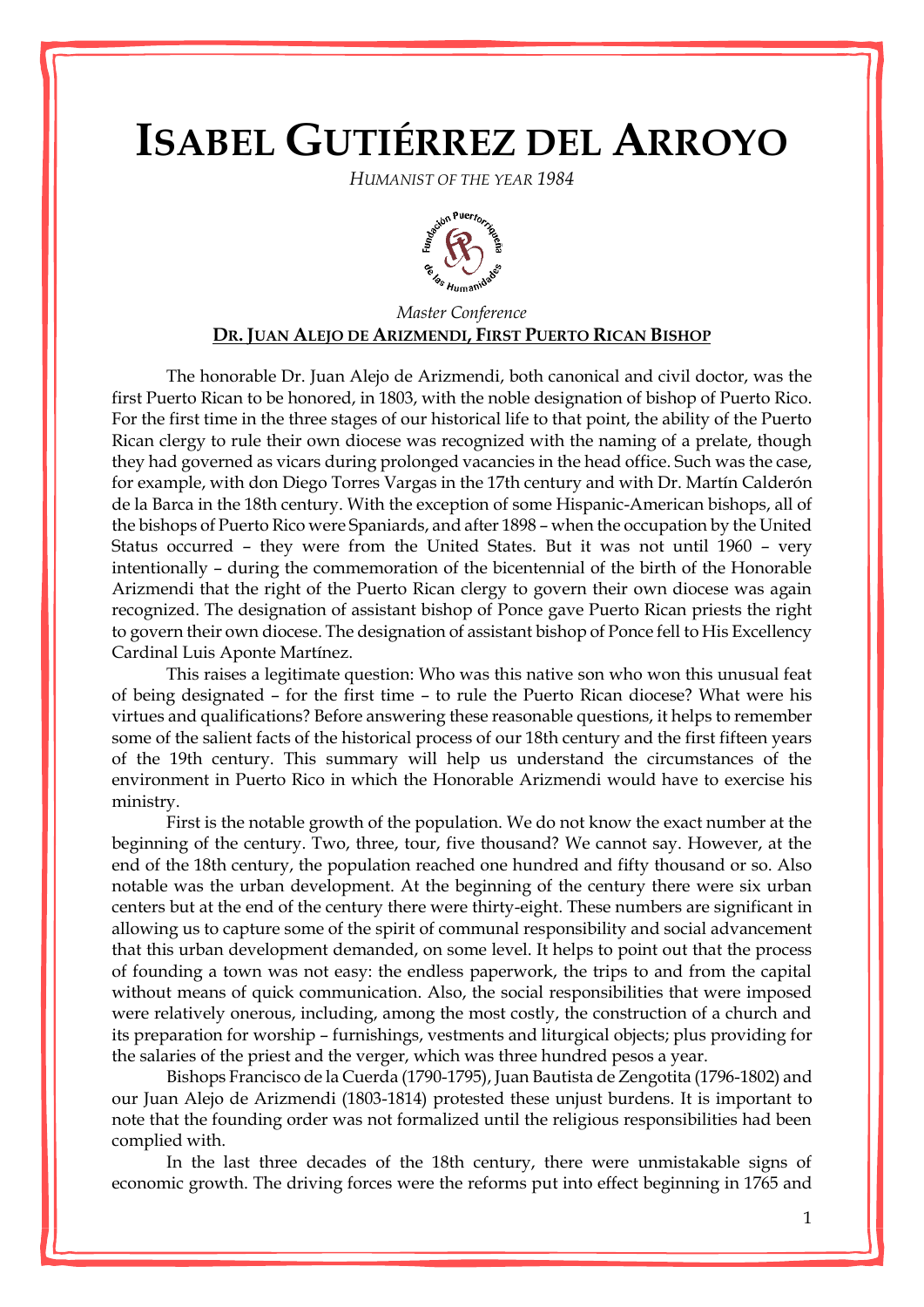aimed at breaking the obstacles to economic mercantilism, among them, most particularly, the Free Commerce Regulations of 1778. This trade reform program continued in the first fifteen years of the 19th century with the advantage that it was now aimed directly at resolving the problems of Puerto Rico. These efforts culminated with the program of reforms put in effect by wise Spanish landowner Alejandro Ramírez, who was quartermaster general in Puerto Rico from February 1813 to June 1816.

Other factors that stimulated the economy were the initial measures of the agrarian reform: granting and legalization of titles, the policy against huge landholdings, the distribution of land, etc.,

And because of our unfortunate military fate, the international conflicts of the 18th century affected us, including, in a direct way, the taking of Havana by the British in 1762. This serious military reversal for the Spanish empire led to the monumental military construction projects of the last third of the 18th century: the imposing San Cristóbal, with its exterior works; the north wall; etc., all testimony in stone of the imperial desire to perpetuate itself. The creation of this formidable program of military engineering demanded an increase in the *Situado* – huge amounts were received from 1766 to 1779 – and was also, in some measure, a contributing factor in the relative economic growth noted at the end of the century.

The military importance of these works, particularly San Cristóbal as an impregnable guardian of the city, was clearly demonstrated in 1797 during the third and final British siege. The powerful fleet withdrew without even trying to force its way into the city. This historical event showed the Puerto Rican patriotic heroism and, in particular, that of the militias. The examples of bravery and determination for victory fed the popular consciousness and inspired the fervent folk tribute to Pepe Díaz, the "bravest man the King of Spain had…"

And, certainly, Pepe Díaz wasn't the only one to survive in the collective awareness: also from that century was Antonio de los Reyes Correa, the hero of Arecibo, and, under different circumstances, the mulatto Miguel Henríquez was remembered for his bravery and his defiance, protected, of course, by two of our bishops.

The exemplary nature that these unique figures radiated and that tradition perpetuated are powerful ties that build cohesiveness in the collective consciousness that generate contemporary and subsequent attitudes of affirmation and emulating citizen responsibility. With this significant baggage of collective experience the historical life of the 19th century began.

In this summary of the historical process of the 18th century, no Puerto Rican initiatives have been seen beyond those that were part of the founding of towns and fulfillment of military obligations. Were there a Puerto Rican people with awareness of their existence as such and of their rights? We have to wait until 1808 when the liberal regime installed in Spain was extended to Puerto Rico and a clear expression of Puerto Ricanness was seen, a true "Puerto Rican emergence." And among those who publicly and jubilantly gave witness to this awareness of being Puerto Rican was our bishop, Dr. Juan Alejo de Arizmendi.

Let us now look at some essential biographical facts. He was born in San Juan on July 17, 1760, the son of a Basque father, don Miguel de Arizmendi, and a Puerto Rican mother (third generation), doña Juana Isabel de la Torre. Arizmendi studied for his bachelor's degree in philosophy in San Juan at the *Santo Tomás de Aquino de la Orden de Predicadores* Convent. He was praised by the master of studies, Friar Joseph de Peña, on October 20, 1778. At the end of that year, he went to Caracas and enrolled at the Real y Pontificia Universidad de Venezuela, where for five years – from December 23, 1778, to the same day and month of 1783 – he studied holy canons and jurisprudence. The year he arrived, he received his bachelor's in philosophy from the Real y Pontificia Universidad, having presented a public exam and been approved unanimously on October 9, 1779. On December 12, 1783, he received his four minor orders from former Bishop of Puerto Rico D. Mariano Martí in Caracas and eight days later his subdeaconship and deaconship. His ordination as a priest took place in the cathedral of the oldest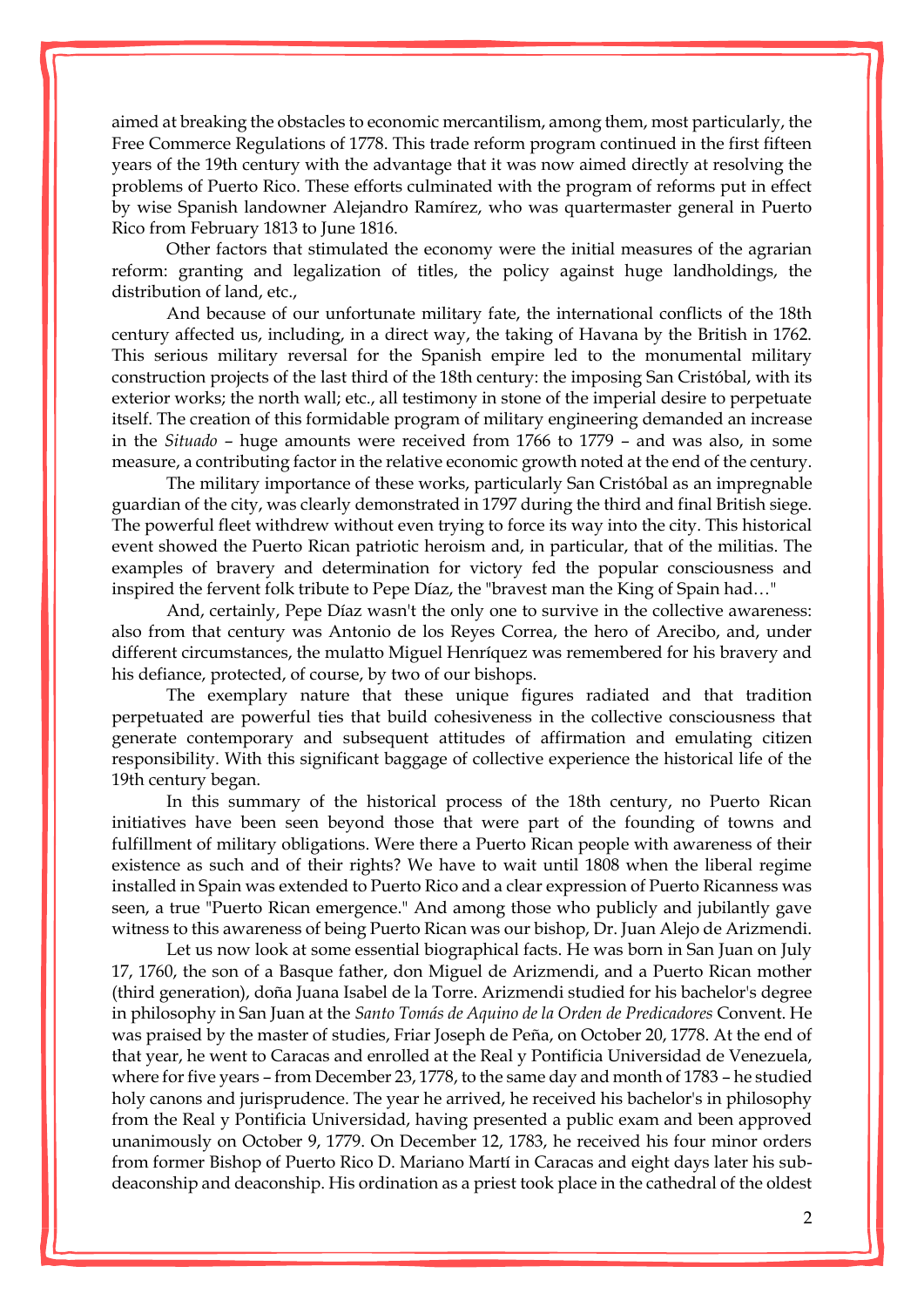city of the Americas, officiated by the bishop of Puerto Rico, Dr. D. Felipe José de Trespalacios, who had come to consecrate the site. They both arrived in Puerto Rico on July 16, 1785.

That same year, Bishop Trespalacios conferred on him the delicate ministry of confessor and chaplain for the Madres Carmelitas. Seven years later, when he 32 years old, Bishop Dr. D. Francisco de la Cuerda y García named him general vicar and ecclesiastical judge. Such an important responsibility demanded, first of all, recognized skill in the juridicalcanonical disciplines, as well as exactitude, conscientiousness and an energetic nature.

The performance of his office of vicar and judge was not without setbacks and problems. The ecclesiastical council, always very jealous of its prerogatives, disagreed with the strictness of the young judge, who insisted on due compliance with the jurisdiction of the ecclesiastical court, which was strictly defined. For example: he demanded that the ecclesiastical council intervene in the imposition of censuses; he also required that the communications to the ecclesiastical council be done with full judicial formality and not plainly and simply, as they had been done. He also retained, over the ecclesiastical council's protest, his right to process with his priests in the processions held publicly in the streets because, he alleged, as vicar general he represented the prelate's authority in the processions.

It should be noted that in each of these cases, Arizmendi had the support of his bishop, Dr. D. Francisco La Cuerda y García.

These differences of opinion reached the point that the cathedral corporation began proceedings against the provisional leader before the Council in Santo Domingo, with the council ruling against the provisional leader. The Indies Council put off the case, setting it aside until the end of 1794 when Bishop La Cuerda resigned the miter. But the climate of tension persisted as the bishop, with his post vacant, named Arizmendi as ecclesiastical governor and general vicar. Peace was reestablished when the new bishop elect, Dr. D. Juan Bautista de Zengotita, delegated dean Dr. D. Nicolás Quiñones to take possession as bishop in his name, an act that took place on October 13, 1785.

Six years later, however, Dr. Arizmendi's personal and ecclesiastical circumstances had changed radically. On September 4, 1802, the Honorable Zengotita appointed him to collect the 3% tax on all church income that was designated for the establishment of the Seminary School. Bishop Zengotita justified the appointment with a laudatory statement that showed just how well he had come to know some of Dr. Arizemendi's positive personality traits. He said: "Having full confidence and satisfaction with the work of Dr. D. Juan Alejo de Arizmendi, we have entrusted to his prudence, loyalty, exactitude and zeal the responsibility of collecting the proceeds of the 3% tax..."

The events described above presage some of the most marked elements of the first Puerto Rican bishop's ecclesiastical personality. First, Arizmendi canonical-juridical rigor and skill, always alert to strict and punctual compliance. This tendency of his is ever present in the reports of his review of parochial records. The Honorable Arizmendi – as we now suspect – was a man of character. He demonstrated resolve and firmness in his decisions and did not easily surrender to obstacles. Unbending before error, his zeal for his souls could lead him at times to extremes of intolerance. But at the same time he was compassionate and generous with those who repented and made amends. The doctrinal basis was one and the same as his own flesh, leaving him at ease and resolved in his decisions: he knew exactly what he wanted and where he was going. His refined faith, his trust in God, inspired him to surpass human means and he often expressed these sentiments with vehement conviction. His vehemence was also present in the expression of his patriotic Puerto Rican sentiments – as mentioned earlier – sentiments that he used to appeal to the people, especially in times of crisis. He tried to inspire confidence by reminding them in impassioned terms of their history. Thus did the Honorable Arizmendi fulfill his moral and patriotic responsibility that a patrician leader – as he himself defined himself – should perform. The union between the church and state in Spain favored him and could have been even more favorable under the liberal regime installed in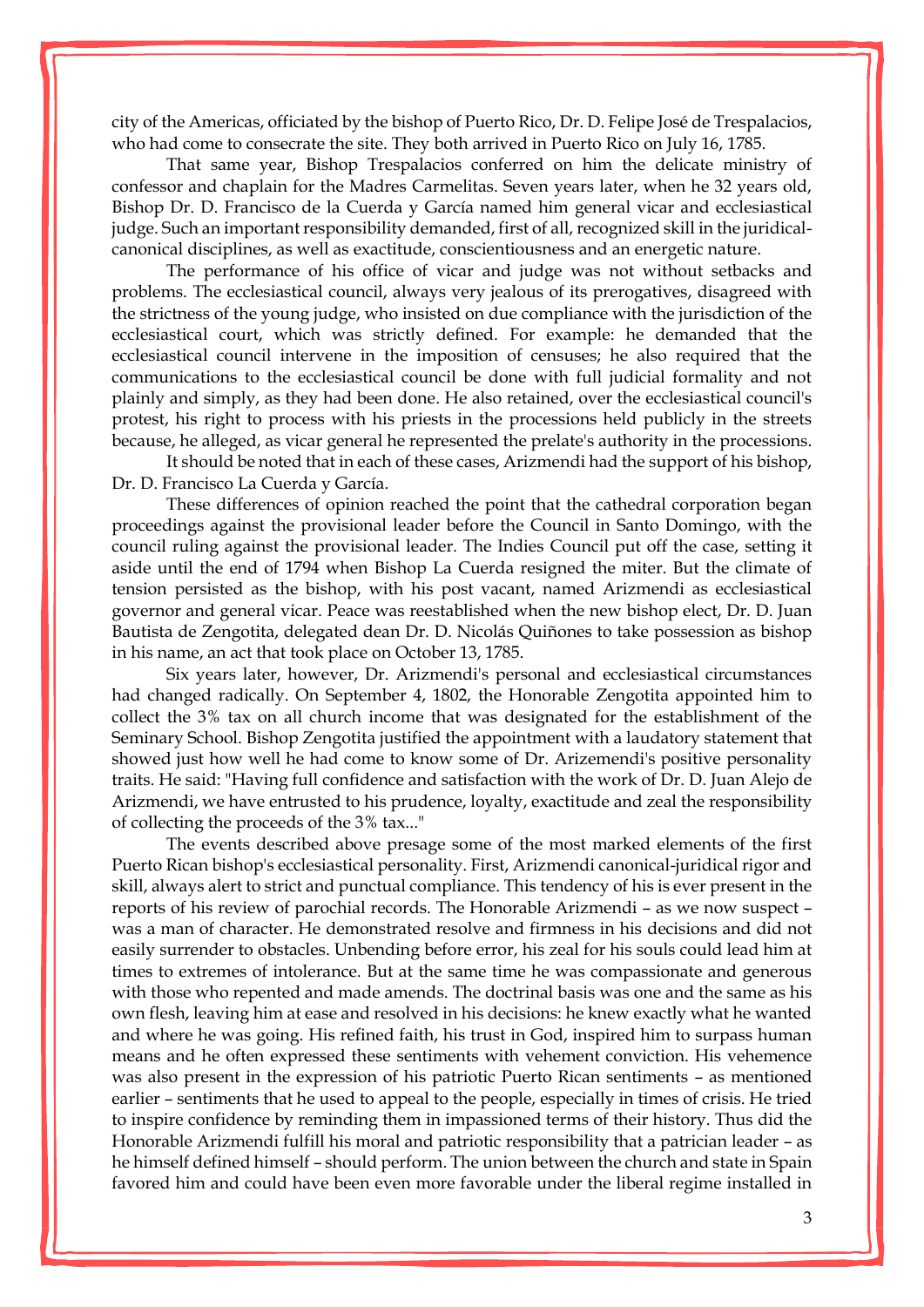Spain from 1808 to 1814. Unfortunately, that was not the case. When Captain General and Governor Salvador Meléndez Bruna, a complete despot, took power (June 30, 1809 to March 24, 1819), he installed a repressive regime and made the Honorable Arizmendi a target of his vicious ruthlessness, accusing him before the metropolitan authorities of being an infidel. To date, we have confirmed no text that would justify the charge.

Arizmendi's time in office covered just eleven years. He took office as bishop elect on July 27, 1803, having been presented to King Carlos IV on the previous March 13 in the exercise of his role as royal patron. His bull was issued on February 26, 1804, and on March 25 he was consecrated in Caracas by Bishop Dr. D. Francisco Ibarra of that see. It was not until January 4, 1808, however, that he began practicing among the public. He returned to his cathedral to celebrate Holy Week, but unexpected events prevented him from leaving afterward. The serious events that shook Spain – the Napoleonic invasion, the war of independence, the installation of the constitutional regime, etc. – placed urgent and unavoidable civic responsibilities on the prelate. He would not be able to leave again until September 7, 1812. The phrase he used to say goodbye to the members of his San Juan diocese, "…to the valley of Jehosephat," is very significant. By that time his health must have been very poor, which perhaps contributed to the suffering and anguish that would be felt by a sensitive temperament in a life dedicated with complete integrity to the ideals of charity, love and justice in the face of the humiliations and intrigues against him by Captain General Meléndez Bruna.

In his second pastoral visit, he ministered in the coastal and interior towns, leaving San Juan and traveling east, following the eastern, south and part of the southwestern coasts. Suffering from health problems in [Mayagüez](http://www.enciclopediapr.org/ing/article.cfm?ref=08021702) (June 30, 1814), he returned to Hormigueros, where because of his devotion to the Virgin of Monserrate he wished to be buried. From there, he issued his final pastoral letter on September 26. He intended to bring it to the capital, but because of his health he was delayed in Arecibo, where he died on October 12, 1814. By his own wishes, he was buried in the Monserrate Chapel in that town. Later, by royal decree, his remains were moved to the cathedral on January 31, 1815, due to the efforts of his former provisional judge, Dr. José Gutiérrez del Arroyo, to prevent the fulfillment of Captain General Meléndez Bruna's vow, during Bishop Arizmendi's life, that when he died he would not be buried in the cathedral as his Spanish predecessors had been.

Let us continue with a consideration of various examples of our bishop's pastoral actions, first dealing with those which can also be seen as stimulated by his patrician role.

In his battles with Captain General Meléndez Bruna, Bishop Arizmendi wielded his status as a leader and demanded respect and consideration from the governor. For Arizmendi, the role carried serious moral and patriotic responsibility. Loving the homeland meant defending it and enriching it spiritually, morally and materially.

Arizmendi did not live, as we do, in a secular state. The union of church and state existed in Spain and its colonies, a relationship that originated in the rights of royal patronage and was later broadened and reaffirmed by agreements. The church ruled on religious and moral matters but the state ruled on political and administrative matters.

With the Napoleonic invasion in early May of 1808, the Spanish people, leaderless after the monarchy's surrender, rose up heroically to defend the national territory on that historically glorious Second of May, 1808. To carry out their will to fight, organizations were improvised – provincial boards – that assumed responsibility for responding to the threats of that moment in history. Seville took the initiative by organizing the first provincial board with royal sovereignty and the first to declare war on "universal tyranny," the epithet that Bishop Arizmendi applied to Napoleon Bonaparte.

Our island would learn about these events on July 24, 1808, when two representatives of the Provincial Board of Seville arrived. They came with the task of impressing the governors of the grave crisis in Spain and at the same time to call on Puerto Rico to remain loyal.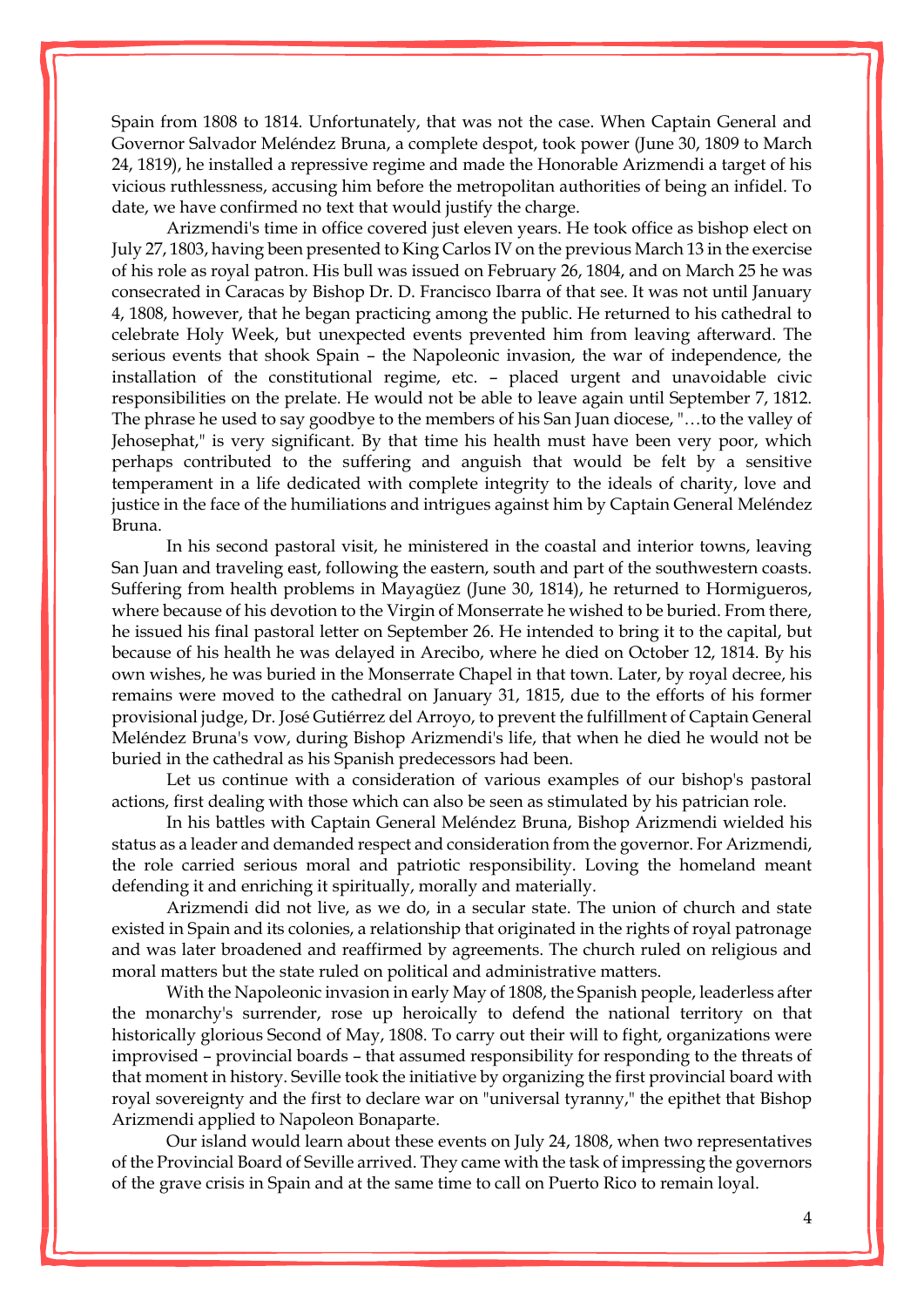Just ten days after this significant visit, Bishop Arizmendi, in a letter to Governor and Captain General Toribio Montes on August 3, 1808, proposed nothing less than the creation in San Juan of a provincial board subordinate to that of Seville, listing the "just reasons" for creating it.

It should be noted that the historical phenomenon of the "provincial boards" tied to the Hispano-American insurgent movement were not always originally an instrument of insurrectionists. There were some that were loyal to the Spanish Crown, although there were others that feigned loyalty as a revolutionary strategy.

In the aforementioned letter to the governor, the bishop noted that he had publicly stated how pleased he was with the creation of the "Supreme Board;" that his support for it had been announced by him, by the ecclesiastical council, the clergy and the priests… because the finest loyalty to the Almighty and the most unbreakable union with the Supreme Board is written in all our hearts…" That he had agreed to send the corresponding orders to the parishes in his diocese so that "…so that through prayer they can see the nature of the need to preserve the union and the loyalty of the Island to those rulers and the High Supreme Board that represents them." That they should "…use their influence to turn back and resist any temptations and seditions that may be promoted by traitors and to remain firm in upholding the rule of the Religion, the King and the Homeland…"

The Bishop believed the establishment of the Board "...would achieve a better union, indissolubility and a devout purpose for that Superior (Board) and would further the interests of all the ecclesiastical, military and political bodies in sustaining a common cause without offending any individual authority…"

Our prelate's audacious proposal fell on deaf ears. Governor and Captain General Montes took no action though he admitted he would like to. Why? Because the Seville Provisional Council had not been advised in advance, because the situations and needs that led to the founding of the entity in Spain did not exist on our island, and finally, given the difficult situation of the Royal Treasury because of the huge outlays demanded by the state of war with France, it was not possible to assume new obligations.

I suspect that Arizmendi's proposal was motivated by the hope that creating the Provisional Board according to the instructions of May 20, 1808, from the Seville Supreme Board, would reduce the absolute authority of the captain general by obligating him to allow other "authorities" to be involved.

On other occasions, Arizmendi was not creating a significant initiative as a leader, but was making us participants in the patriotic emotion he felt in the face of the recognition of civil rights for his people that had until then been denied. Declaring the Overseas Provinces (1-22-1809) to be an integral part of the Spanish monarchy granted them the right to representation in the Supreme Governing Council of the Kingdom. The five then existing councils met to elect a representative from each one. The five elected candidates later met at La Fortaleza (7-15-1809) to hold a drawing, and the good fortune fell to the Puerto Rican, a naval lieutenant, Ramón Power y Giralt.

All of these civic experiences and the new civic climate awakened hope and stimulated fervent affirmations of Puerto Rican feelings. Undeniable evidence of this was the instructions of four of the five existing councils. Those of [Arecibo](http://www.enciclopediapr.org/ing/article.cfm?ref=09022301) are unknown. The documents are also surprising for the civic maturity they present, for the awareness of their own rights, for their spirit of protest against excessive taxation, for example, the tithes, the payment of first fruit, the construction of churches, etc., and for the social problems of the sharecroppers and subsistence farmers. There was no lack of proposed political, economic and educational solutions. These instructions are a mature accounting of their problems. Also note the call for equal treatment for outstanding locals in terms of awarding posts, whether they had served in the royal service or not. These petitions are indicative of the treatment of those born on the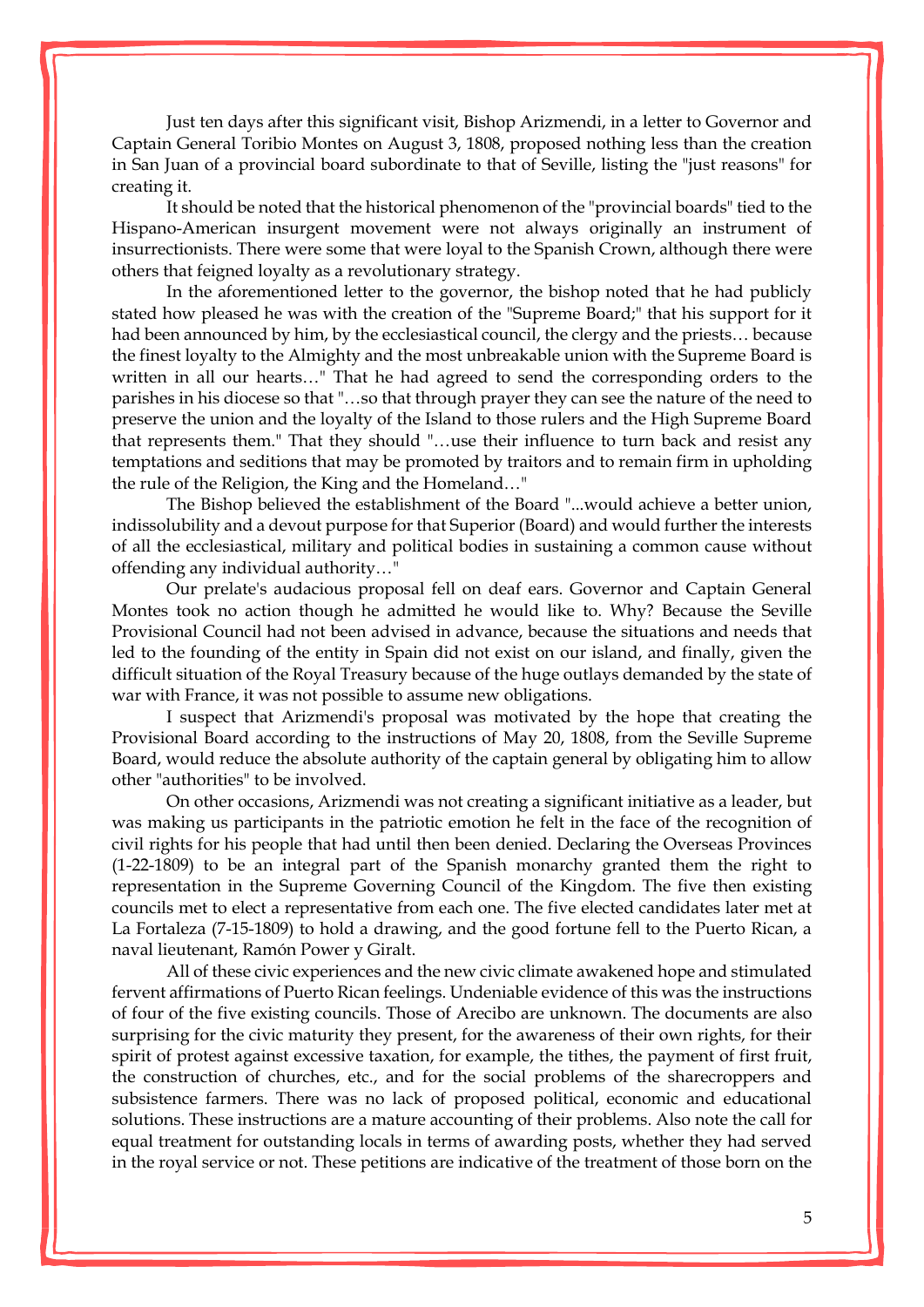island. They also show the yearning for progress. Significant are the expressions of patriotic love, such as "Puerto Rico, beloved homeland of mine."

It is worth noting that within this new civic and patriotic climate the Honorable Arizmendi figured as a candidate for representative and was triumphant in Aguada. This shows that he identified with this climate of aspirations and patriotic sentiments. It also confirms his emotional statements during the courtesy visit by representative Power to the bishop and his council. It's also shown in the solemnity he hoped to bring to the office. The Ecclesiastic Council's Act of August 16, 1809, says that the cathedral was "ostentatiously decorated … with the corresponding circumspection and gravity…" It was on this occasion that the Honorable Arizmendi impressed upon Power "…the need to faithfully follow the island's sentiments and hopes and take upon himself the cause of everyone…" Taking off his ring, he offered it to Power, "…so you can better remember this moment... and will always be tied to the resolve to protect and support the just rights of your compatriots... and to look with favor on all that is honorable, for your meekness, your loyalty, and other political and moral virtues (you possess)."

The Honorable Arizmendi did not shy away from taking stands. He defended, condemned, and argued as his religious and patriotic criteria demanded and proposed solutions in accordance with those criteria. For example, he condemned the granting of the so-called "absolute authority" decreed by the Regency Council on September 4, 1810. In a communication dated June 1, 1811, thanking the ruler for the repealing decree (February of 1811), he pointed out how "the Royal Order of the past September 4 was astonishing to the island because of the breadth of powers it gave to this Governor and Captain General, to the point of removing, at his discretion, an entire class of employees; however, also uniformly applauded was the repeal Your Majesty was so kind to offer through your Royal Decree of this past February 15" (1811). He felt obligated to "…to offer Your Majesty from myself and in the name of this entire faithful and very loyal city the most eloquent gratitude…"

This letter – an official document – shows us the emotional, even impassioned, character that ruled in much of Bishop Arizmendi's pastoral writing. Let us now consider other facets of his church duties: those of a zealous and vigilant pastor attending to facts and circumstances, uses and customs that he believed threatened the spiritual health of his flock.

Let us look at the following example taken from his general edict of his visit of March 21, 1805, when he was intensely disturbed by what he considered a lack of devotion and modesty by men and women in the temple.

To the shame of our times, or perhaps in punishment for our sins, we see that this serious place, where the only thing permissible is to appear like a Publican, crying tears of contrition and showing the deepest regret, is now the site of mundane gathering, where each one competes to show his pride, his licentiousness and his insolence. We see, I am pained to report, dissolute men and self-possessed women, displaying their vanity, vying for the attentions of Jesus Christ, and insulting the work of the truly faithful. In these sites of circumspection and seriousness, we see effeminate men, immodest and barely religious, who make a show of not bowing even before the Majesty and kneel like Aman before the secular altar to win the esteem of the idol whom they adore, and we see scandalous women who boast of being in the Holy House despite their mortal sins, which they continue to commit, and not only their unhappy accomplices, but also the indifferent cast their eyes on those such dangerous objects.

His impassioned defense of rigorousness continued to increase in the following paragraphs. At the end of the document, however, his austerity gave way, showing his more tender side and his love for his flock, sentiments that are seen commonly in his writing. We observe:

My dear ones... let us not work against our own nature, which leads us toward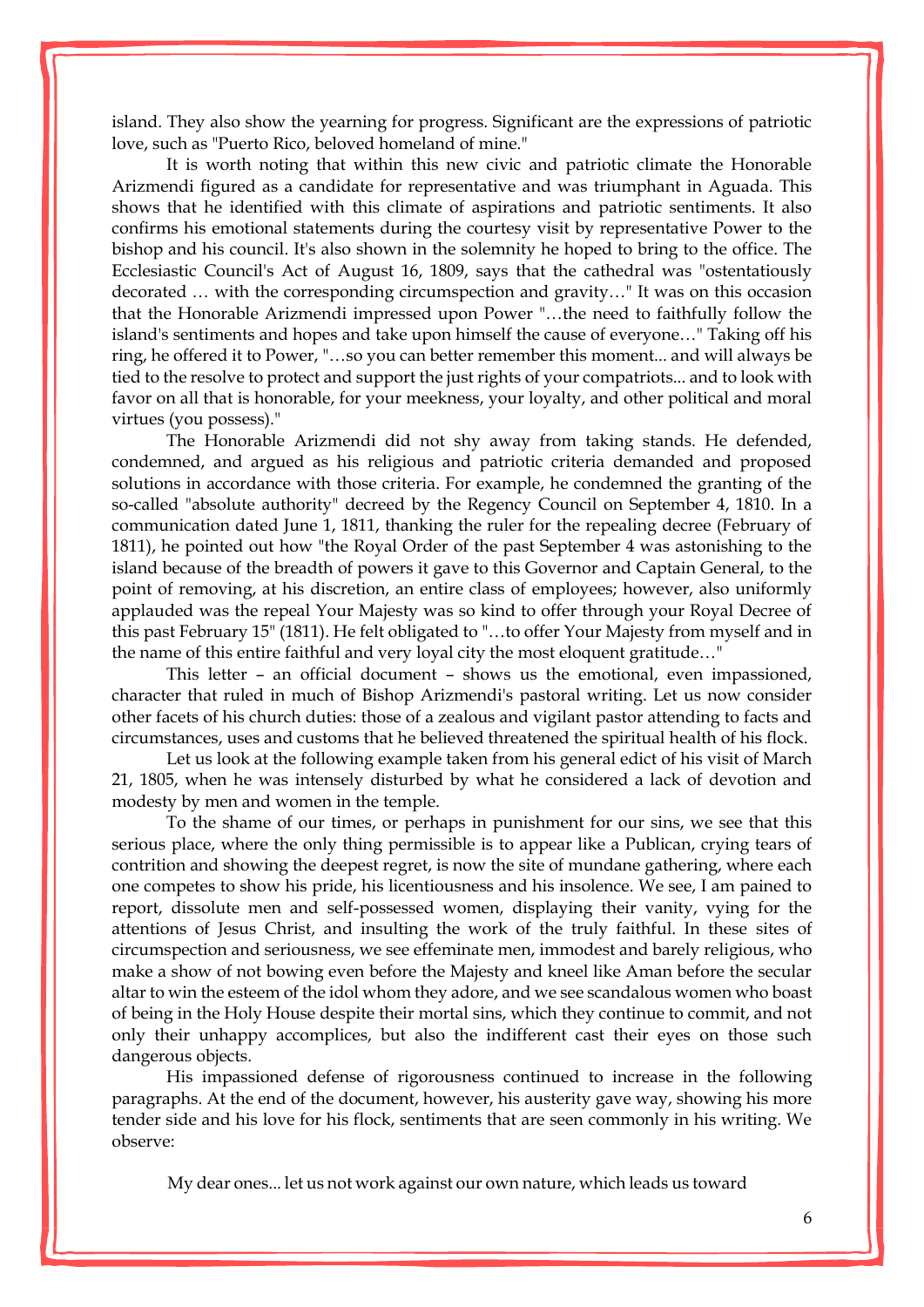peace, love and tenderness: what is asked of us from the core of Jesus Christ and what is expected of us is our due obedience, known piety and longstanding religion…"

If he was inflexible toward error, he was at the same time generous with those who repented or made amends. We know of two cases, though in truth the accounts are incomplete. In a letter from the guardian father of the San Francisco Convent, Friar Marcelino Reygada, on November 3, 1807, he comments on the sentiments of the prelate "…for not having fulfilled the request for brother Espina, for whom he feels badly because he has shown that he has mended his ways." The other case is that of the foreign vicar in [Coamo,](http://www.enciclopediapr.org/ing/article.cfm?ref=08052901) who appeared to have been suspended, and who wrote in his official letter of October 22, 1814, to the Ecclesiastic Council affirmed that "...only through the innate kindness of our Prelate Dr. D. Juan Alejo de Arizmendi (may God bless him) can I continue exercising the forensic discipline."

His moral severity and his impassioned apostolic zeal led him to adopt an attitude of violent opposition not only against theatrical productions that, with the approval of the captain general and the council, were offered by two traveling comics in an improvised theater in the city, but also a negative attitude toward the theater in general. With respect to the former, there were local circumstances that explain and diminish somewhat his excessive strictness. The events occurred in the second half of October in 1811. The bishop felt that considering the tragic circumstances affecting the nation due to "the persecution of universal tyranny,"it was a time for penitence and prayer, not public festivities. And even more so when the Spanish Cortes itself requested public rogations to call on God to enlighten them in the arduous task of improving the political constitution of the nation and, even more serious, for the captivity suffered by His Holiness Pius VII and King Ferdinand. Another aggravating circumstance in the prelate's view was the state of poverty to which the population had been reduced by the continuous levies to help pay for the costs of the war and the lack of support from Spain. He felt it was not the most advisable time to begin putting on shows that could lead some to spend the little money they had for their sustenance. Further, the comedies were, according to the prelate's criteria, "far from morally wholesome." Such was the situation and despite the open opposition of the prelate to the shows, Captain General Meléndez decided to give a function to benefit the Hospital de la Caridad that was one of the most expensive efforts and was the cause of constant concern for the prelate. The benefit produced 500 pesetas, when the committee created to deliver the profits of the event to the prelate, with the approval of the high alderman D. Manuel Hernáiz and the artillery captain D. Andrés de Vizcarrondo, arrived at the bishop's palace, the prelate did not receive them and sent them away with thanks but refusing the donation, because he considered it to be poorly gotten and "very tainted." In reaction to the prelate's rejection, the captain general decided to give each of the patients in the hospital a half ounce (40 pesetas), and this effort was also repelled by the prelate, who forced the patients to return the gift. We need not dwell on the multiple incidents of this affair; I present it to you because I consider it illustrative of Bishop Arizmendi's moral temper.

Other elements of our prelate's character are shown in the orders with which he closed the visit to the parish books of various towns. Strict, minute, exact. These documents testify to what we already know about the Bishop Zengotita. It is amazing to see in these documents from the visit how scrupulously he had review the hundreds of entries of baptisms, marriages and deaths since the previous pastoral visit. Errors in each entry were pointed out, specifying the page on which they were found and the name of the person who received the sacrament or was buried. There is no question the work was done scrupulously. He pointed out the canonical violations, such as, for example, the "deformity," as he called it, of many of the baptism entries in which the parish priest served as "godfather." He criticized the priest's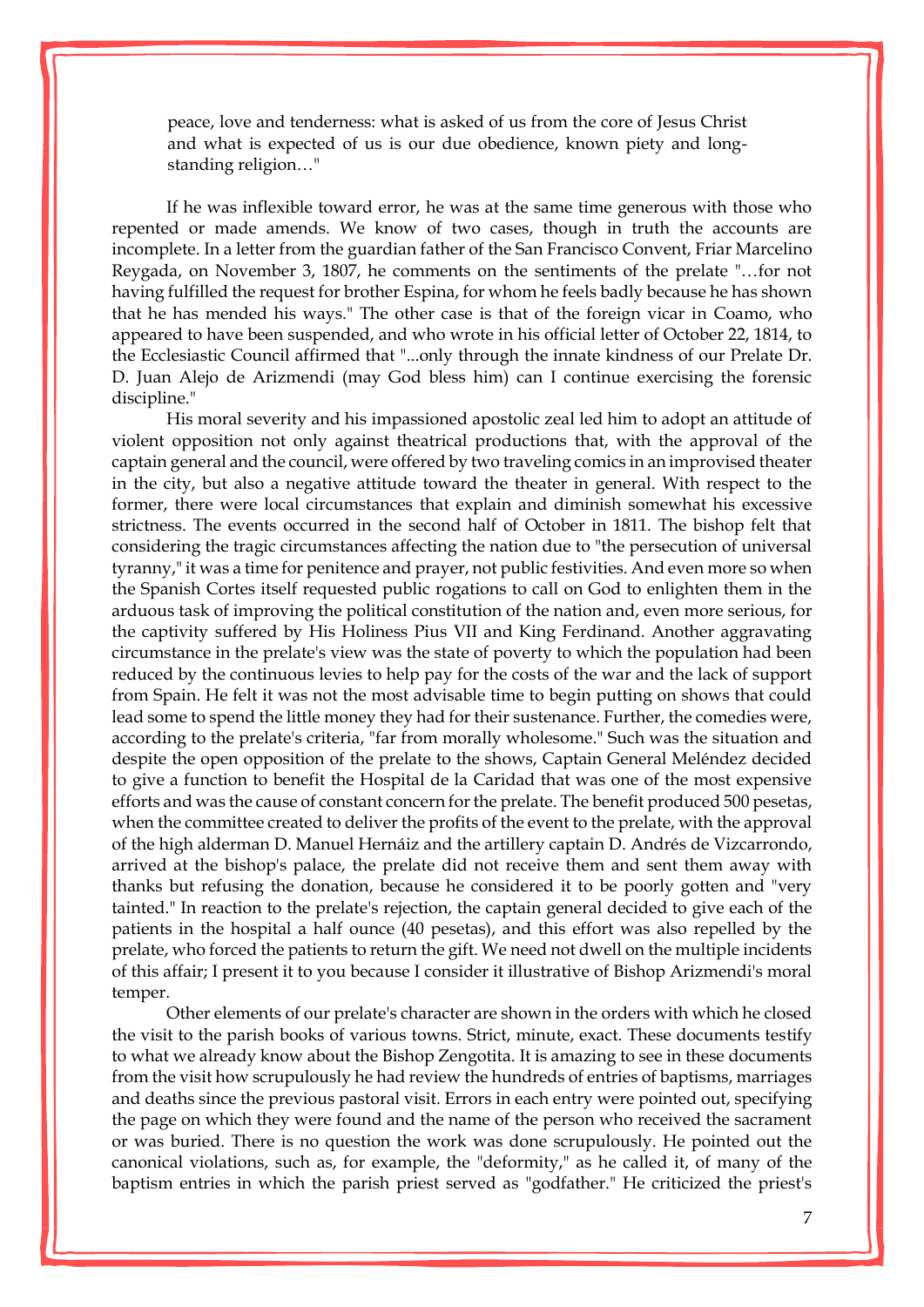negligence for a baptism entry in which the parents are unknown. "How is it possible that you have not investigated those responsible for such affronts as abandoning their children and exposing them to the loss of their souls and not having scolded them, advising them of their responsibility to the children?"

In his review of the parochial books, he also took care to see that they complied with the rule against defamatory notes in the entries. In one such case, he warned: "Also in the case of María Josefa which proceeds to the next page... the status of the mother and the circumstances in which she is found, to be made illegible as such stories are not the main purpose for the making of these entries." Of course his order was followed to the letter.

In other cases, he was forgiving. In other words, he checked his strictness when he saw virtues that compensated for failures of compliance. For example, although there was a fine of 50 reales for each entry (there are many, with date, page and number) in which the parish priest, as explained above, served as godfather, "…in consideration of the respectable reliquary that was donated for the sick and other services that were beneficial for the Parish itself…"

He showed considerable insistence that the parish books be separated according to the qualities of the persons: One set for whites, another for slaves and another for "mixed race and free blacks." This was the generalized church practice in the Spanish era, based on the social and judicial realities and reaffirmed by royal decree issued July 8, 1790. Of course before Arizmendi the books were kept separate in some parishes, but those were the minority. Most did not comply with the rule. What is clear is that the Honorable Arizmendi was insistent on the issue to the point that in most of the parishes the books were separated into classes beginning with his pastoral visit. In the parishes he never reached, it was his successors who made sure it was done.

Our prelate's insistence may be related to an incident that occurred in 1803 when he was bishop-elect. Let's look. Francisco Vergara approached the Priest to request the transfer of marriage entries of his paternal grandfather and a brother-in-law from the "Book of mixedrace and slaves" to the "whites." The texts of the case suggest that the grandfather was "…markedly white in the nature of his origin" but had married "with notable inequality" to a "free mixed-race" woman. The official opposed the transfer based on the aforementioned royal order of July 8, 1790, and the priest concurred with the decision, according to his report of December 20, 1803. Vergara did not accept the ruling, believing that the priest who made the entry was motivated by feelings of animosity toward his grandfather, and he appealed to the Indies Council. Given the charges, the council decided to begin an evaluation of the criteria used in making entries into the parochial books of the churches in the American colonies. A royal notice was issued on November 26, 1841, for this purpose, to both the civil and ecclesiastic authorities in the Indies. The separation of the parochial books continued just the same, however, until the sixth decade of the nineteenth century when Bishop Dr. D. Gil Esteve (February 10, 1849, to August 2, 1853) issued the order in the course of his pastoral visits to the parishes of the island in 1850 and 1851.

Bishop Arizmendi, we have seen, insisted on compliance with the royal orders related to the separation into classes of the parochial books. However, he never issued judgment on the pertinence of that practice. On the contrary, he admonished the children of white parents who were incapable of controlling their passions and violated family law. Later they would approach the priest, hoping that their error would be put right by the transfer from one parish book to another, alleging an error or revenge.

Liturgical purity was another of the prelate's serious concerns. He forced a refund to be given to the Coamo Parish for the cost of the black chasuble cloth "…because it was made of cotton fabric not appropriate for use in adornments…" and he found it strange that the Parish Priest had allowed "...a chasuble made of prohibited fabric…" He scolded Cayey for the "dirtiness or indecency" of the holy vestments, especially the robes, the chasuble and the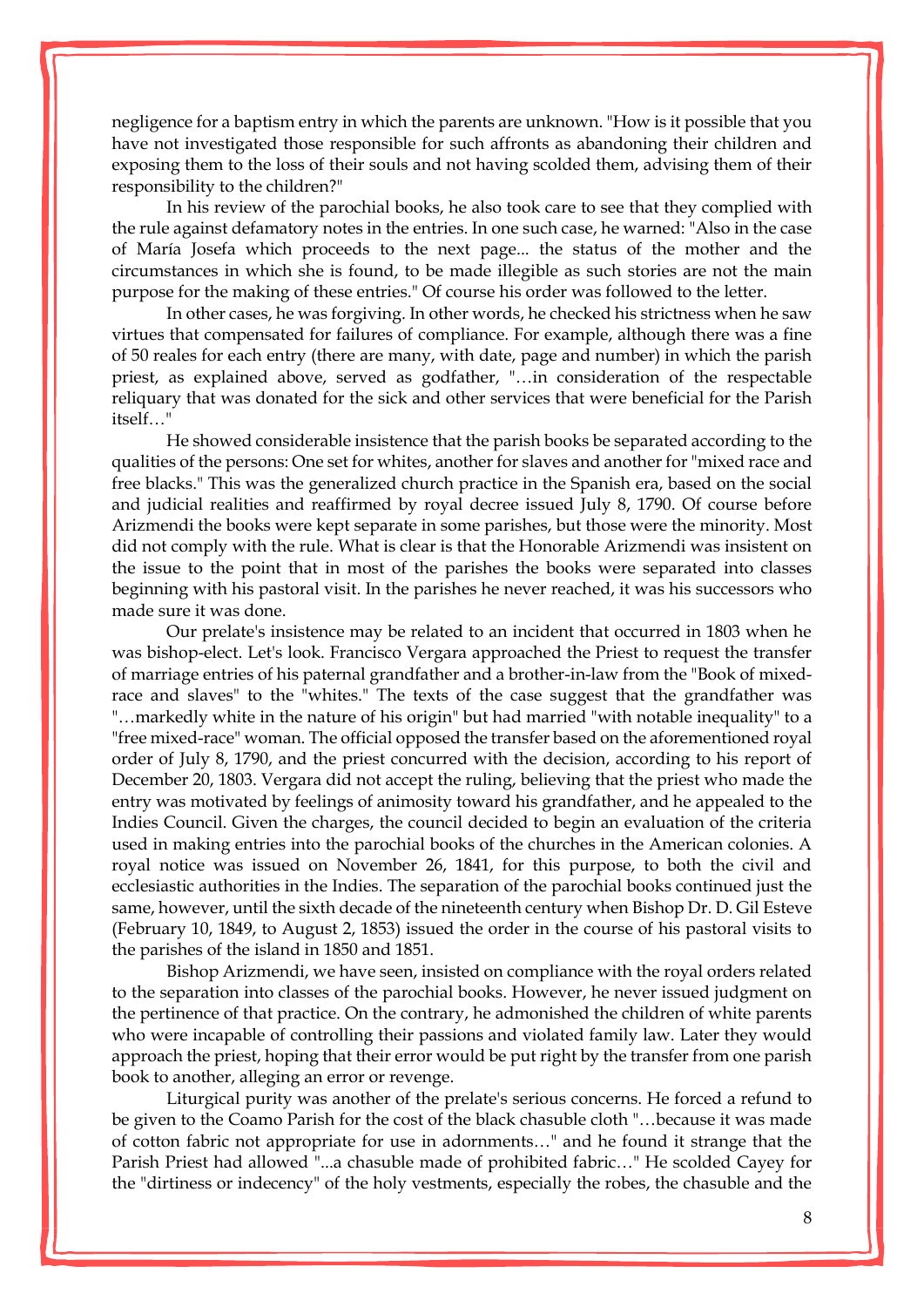black and purple capes. Because he felt he had been careless with the parish priest, he ordered that the prelate finance the vestments with good fabrics and trimmings, to relieve his conscience. He also expressed concern for the images that many times appeared "ridiculous and without any conformance to the prototypes they represented." In other cases, the chapel was the object of his concerns and he gave precise instructions on its decoration. In yet other cases, it was the altar.

The "cleanliness and decency" of the churches is nearly a *leitmotif* in the general records of his visits. He was constantly worried that the temples and vestments be at least respectable if they could not shine with the splendor worthy of the worship of "His Divine Majesty." In these concerns, it seems we can see a personal detail. His Honor Arizmendi must have been a very neat and elegant man in his personal appearance. He did not ignore a single detail in the vestment or decency of the temples that might not measure up. In light of this it is interesting that in the year of Bishop Arizmendi's death the cathedral superintendent wrote to the Council and told them that the two wigs that complemented the attire he wore for religious functions were nearly useless; that in life the Honorable Bishop had sent a peso to a craftsman who kept them combed and powdered but since the bishop's death nobody had been interested in that.

His sense of justice was also a distinctive note of his episcopate. Observe, in the example I give below, how he demarcates the responsibilities and privileges of the ecclesiastical order from those that were civil or secular in nature. It was one of the first decisions of his episcopate (May 14, 1804) or possibly the first, after having returned from his consecration in Caracas. The War Auditor, who had been charged with determining the reasons for the scarcity of meat in the capital and to force the ranchers to comply with their obligatory contributions, discovered that some church officials who owned considerable ranches and raised livestock, such as the parish priests of Arecibo, [Caguas,](http://www.enciclopediapr.org/ing/article.cfm?ref=08020402) Tuna and Mayagüez, and other presbyters, had resisted complying with their obligation. The auditor lodged the complaint with the prelate, who reprimanded his priests for acting like debtors and refusing to meet their obligations when they, as distinguished vassals, should be serving as good examples. And when the priests argued that the tax was a violation of their rights and privileges, the prelate pointed out their mistake by clarifying that clergy who voluntarily became owners of secular property were subject to ordinary and extraordinary fees. They should not take refuge in their privileges to avoid such responsibilities nor consider it a violation of their rights to pay legitimate taxes on their secular property.

Counterpart to the strictness with which he exercised his ministry is his love, the intimate tenderness of the shepherd for his flock. This image was a symbol of his ministry, not only for the frequency with which he used it, but also for the way in which he understood it and made it reality. It is present in the loving protection, the zealous vigilance, in the strictness with which he reprimanded as well as the human understanding and forgiveness. "The flock," he reminded us, "are all the souls redeemed with the precious blood of Jesus Christ. Almighty, from whom we receive this charge, with the help of your grace we recognize that they are truly your flock…"

His crook, "the curved crook that the Lord in his infinite mercy has served to put in our hands…" with this shape "…that our Holy Church has made handy to guide us, without hurting us, to direct us focus on the preservation of the Catholic Religion, for the universal benefit of the Church, and to keep ourselves in your heart with love for our Holy Faith, our Lord, and our beloved homeland."

This image and symbol, of a shepherd with his flock, I repeat, is always impregnated with such strong sentiments and such a tone of his temperament that it does not give the impression of being merely a cliché that is repeated, a simple stereotyped phrase. But let's move from the words to the facts. Let's see how the prelate acted on this loving and vigilant relationship of shepherd and flock.